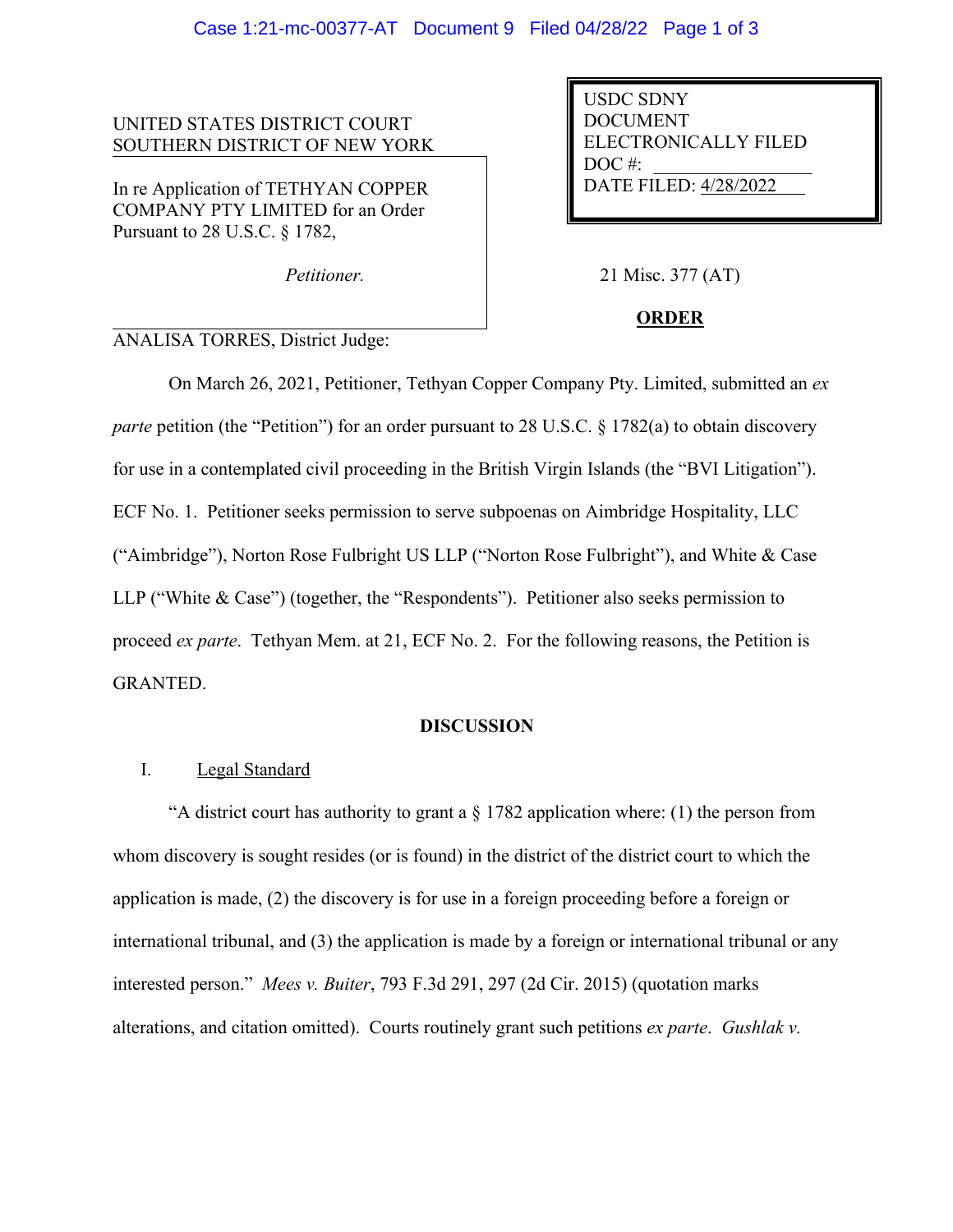#### Case 1:21-mc-00377-AT Document 9 Filed 04/28/22 Page 2 of 3

*Gushlak*, 486 F. App'x 215, 217 (2d Cir. 2012) ("[I]t is neither uncommon nor improper for district courts to grant applications made pursuant to § 1782 *ex parte*.").

In determining whether to grant a  $\S 1782(a)$  petition, the Court may also consider "(1) whether the person from whom discovery is sought is a participant in the foreign proceeding, in which case the need for  $\S 1782(a)$  aid generally is not as apparent; (2) the nature of the foreign tribunal, the character of the proceedings underway abroad, and the receptivity of the foreign . . . court or agency abroad to U.S. federal-court judicial assistance; (3) whether the § 1782(a) request conceals an attempt to circumvent foreign proof-gathering restrictions; and (4) whether the request is unduly intrusive or burdensome." *In re Catalyst Managerial Servs., DMCC*, 680 F. App'x 37, 38–39 (2d Cir. 2017) (quoting *Intel Corp. v. Advanced Micro Devices, Inc.*, 542 U.S. 241, 264–65 (2004)) (quotation marks omitted) (alteration in original).

### II. Analysis

#### A. *Ex Parte* Proceeding

Courts routinely grant similar petitions *ex parte*. *See Gushlak*, 486 F. App'x at 217. Accordingly, Petitioner's request to proceed without serving the Petition on Respondents is GRANTED.

B. The Petition

Petitioner has met the three statutory requirements of § 1782. First, Petitioner avers that all Respondents are "found" or "reside" in this district. Weigel Decl. ¶¶ 30–32, ECF No. 3. Second, Petitioner has established that it intends to use the discovery in an ongoing foreign proceeding—specifically, the BVI Litigation—to strengthen its position. *Id.* ¶ 29; Tethyan Mem. at 17. Under the plain text of  $\S 1782$ , a foreign proceeding includes "a proceeding in a foreign or international tribunal." 28 U.S.C. § 1782(a); *Mees*, 793 F.3d at 299 ("[A]n applicant

2